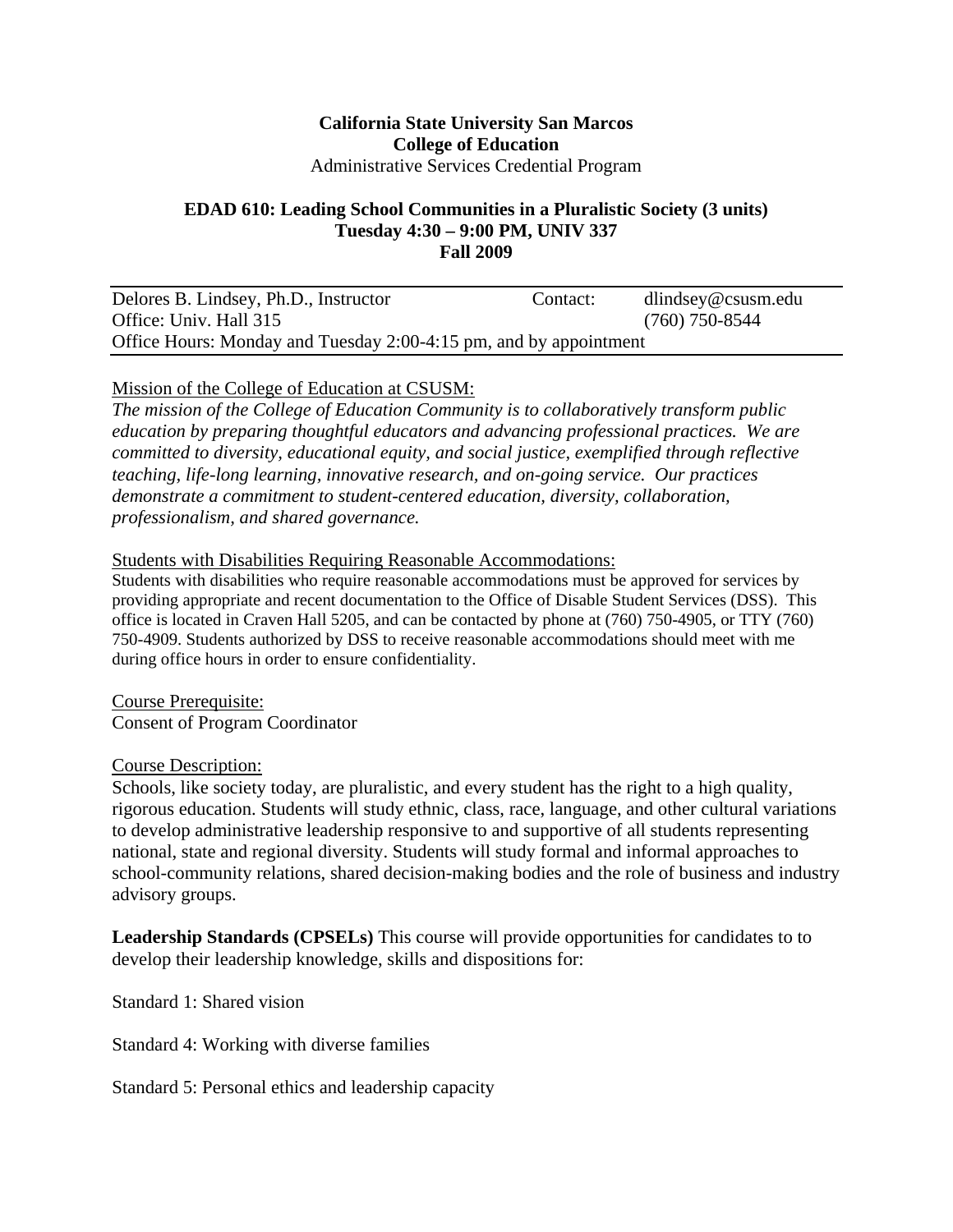#### **Standards for CALIFORNIA TEACHERS OF ENGLISH LEARNERS (CTEL)**

Standard 9: Culture and Cultural Diversity and Their Relationship to Academic Achievement Standard 10: Culturally Inclusive Instruction

#### **The course will assist administrative candidates to:**

- 1. Develop a comprehensive knowledge of socio-cultural variations effecting leadership, administrative and managerial practices in the public school.
- 2. Develop a personal vision for leadership
- 3. Develop formal and informal approaches to effectively lead and manage schoolcommunity relations for the improvement of public education.
- 4. Understand and use a variety of decision-making methods, focusing on shared decision-making, always with the students in mind.
- 5. Work with various interest groups including business, industry and advisory groups.

#### Course Objectives:

Upon completion of the course, the candidate will know, understand, and have practice in effective leadership practices regarding:

- Community-school relations
- Principles of public relations
- • Community relations and interactions with diverse racial-ethnic, socioeconomic, political and occupational individuals and groups
- Concepts, policies and procedures ensuring access and equity for all students to high quality education, with evaluation and integrated services
- Techniques and procedures for working with community agencies, school site councils and other quasi-governing bodies
- Communication modes, models, policies and effects
- Means of identifying and working with community influence groups
- The role of the school, parents and other care-givers, and the community in the educational process
- Uses of technology relating to school communities

#### Teaching/ Learning Philosophy:

Effective learning uses all modalities. As such, we will be teachers, students and mentors. We will use a variety of approaches including reading, reflection, discussion, simulation, and case studies. Each class member must be committed to active participation and to ensuring the engagement of all class members.

#### Required Reading:

- The School and Community Relations,  $9<sup>th</sup>$  edition. Don Bagin & Donald Gallagher, Allyn & Bacon.
- Each student will select a book on leaders and/or leadership to read and review.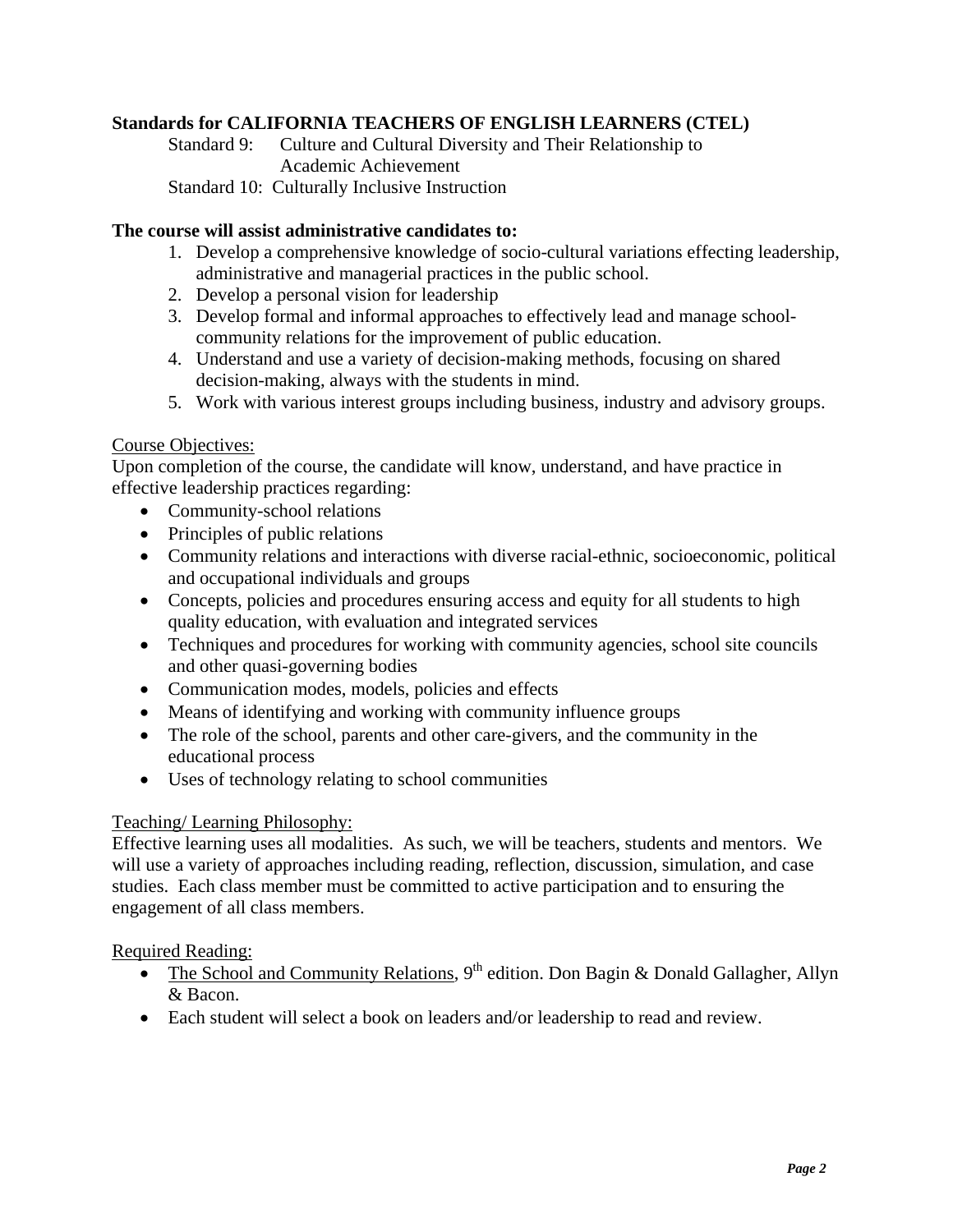#### Attendance Policy of the College of Education:

Due to the dynamic and interactive nature of this course, you are expected to attend all classes and participate actively. At a minimum, you must attend more than 80% of class time, or may not receive a passing grade for the course at the discretion of the instructor. If, for any reasons, you miss two class sessions or are late (or leave early) more than three sessions, you cannot receive a grade of "A". Should you have extenuating circumstances, contact the instructor as soon as possible to make appropriate arrangements.

#### All university writing requirement:

In keeping with All-University Writing Requirement, all courses must have a writing component of at least 2,500 words. This will be met through written reactions, draft and final papers, reports and reflections related to assignments.

#### CSUSM Academic Honesty Policy:

"Students will be expected to adhere to standards of academic honesty and integrity, as outlined in the Student Academic Honesty Policy. All written work and oral presentation assignments must be original work. All ideas/materials that are borrowed from other sources must have appropriate references to the original sources. Any quoted material should give credit to the source and be punctuated with quotation marks.

Students are responsible for honest completion of their work including examinations. There will be no tolerance for infractions. If you believe there has been an infraction by someone in the class, please bring it to the instructor's attention. The instructor reserves the right to discipline any student for academic dishonesty in accordance with the general rules and regulations of the university. Disciplinary action may include the lowering of grades and/or the assignment of a failing grade for an exam, assignment, or the class as a whole."

Incidents of Academic Dishonesty will be reported to the Dean of Students. Sanctions at the University level may include suspension or expulsion from the University.

#### Plagiarism:

As an educator, it is expected that each student will do his/her own work, and contribute equally to group projects and processes. Plagiarism or cheating is unacceptable under any circumstances. If you are in doubt about whether your work is paraphrased or plagiarized see the Plagiarism Prevention for Students website http://library.csusm.edu/plagiarism/index.html. If there are questions about academic honesty, please consult the University catalog.

#### Grading Policy:

The following are expectations of every student:

- Active participation in class discussions/activities.
- On time completion of all course requirements assignments.
- Demonstration of learning, thinking, stretching, listening, reflecting.
- A high level of scholarship is expected of all students; only graduate level quality work will be accepted.
- If you meet the above expectations at a level commensurate with graduate quality, you will receive a grade of "A".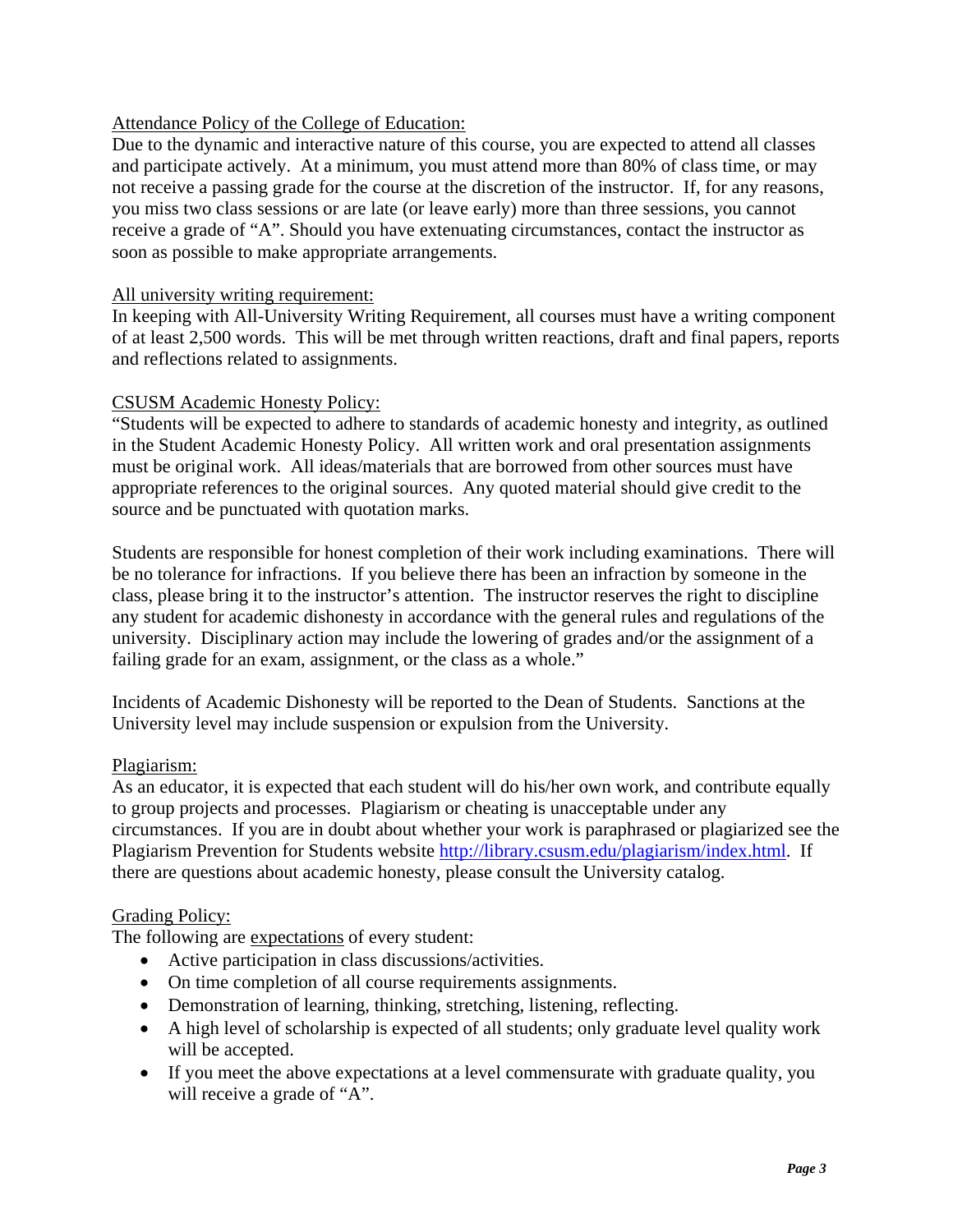- All assignments must be completed and at a high level for an "A".
- • A grade of "B" is an honorable, acceptable grade in the program.
- Mastery of all work is encouraged and supported by edits and rewrites with permission of instructor.
- Late work will result in loss of grade points; there are no make up assignments for missed classes.

#### Furlough days: Impact of state budget on CSUSM, you, and me

Due to the devastating effects of current budget crisis in California, I, along with all faculty at CSUSM have been furloughed nine days each semester of this academic year, representing a 9.23% reduction in both workload and compensation. A furlough is an unpaid day off on a faculty member's regularly scheduled workday. In order to satisfy legal and ethical requirements of the California Labor Code, I am required to submit formal certification that I will not work on my furlough days. I am prohibited from teaching, conducting scholarly research, consulting with students, responding to email or voicemail, providing assignment feedback, or participating in any CSU work-related activities on my furlough days. Furlough dates vary by professor; my Fall Semester furlough dates are listed at the end of course syllabus schedule. In addition to faculty furlough days, the university has designated specific dates for the university to be "closed". Therefore, plan your trips to campus, phone calls or other communication with university services carefully. The university furlough dates are also listed within this syllabus.

The CSU faculty agreed to take furlough days in order to preserve jobs for as many CSU employees as possible, and to serve as many students as possible, in the current budget crisis. The agreement that governs faculty furloughs acknowledges that "cuts of this magnitude will naturally have consequences for the quality of education that we can provide." Within the furlough context, I will make every effort to support your educational experience at CSUSM.

Furlough plans may be altered after the beginning of the semester as a result of administrative actions or other emergencies, thus subsequent revisions to this syllabus may occur.

Visit CSUSM Budget Central [http://www.csusm.edu/budgetcentral/] to learn about the state budget crisis and how it impacts your educational opportunities. To avoid the continued loss of higher education availability in California, exercise your right to voice an opinion. Contact information for state legislators and the governor are provided at Budget Central.

#### Guidelines for 610 Assignments and grades

## **A. Report on Board Meeting: Grade 15 %**

- You can attend any Board meeting in any district, however it could be helpful to attend a Board meeting in a district you serve unless you do so regularly. Then I recommend you attend a meeting in another district for comparison.
- Attend for a minimum of 2 hours so you can several aspects of the meeting. Make every effort to be at the beginning of the meeting to observe any protocols among the elected officials, and between the board and staff.
- Look for and write your observations: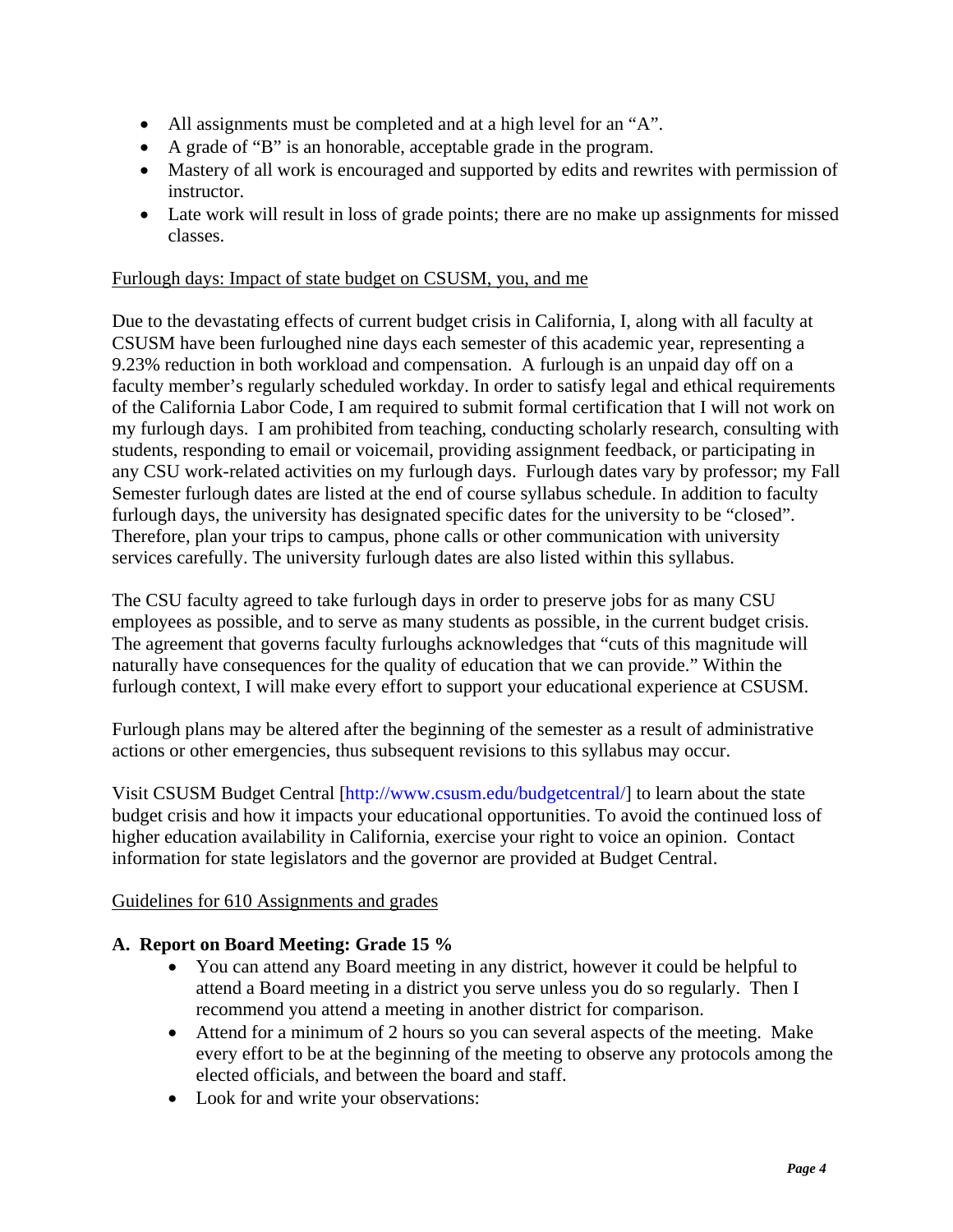- o A brief description of the meeting.
- o Communications skills of Board members, superintendent and any staff who speaks.
- $\circ$  Leadership skills by whoever is running the meeting (president or chair), other board members, the superintendent and the staff.
- o Note the involvement by the staff Is it active or passive? Do staff members other than the superintendent participate? If so, who calls on them and what do they say?
- o Who is in the audience? Are any members of the audience involved? If so, how?
- o What is the overall tenor of the meeting?
- o What actions are taken?
- $\circ$  Any other observations you notice pro or con or just an observation.
- o What questions do you have about the process, the people, the actions, etc.
- o Write up your observations using either narrative or bullet format.

#### **B. Book Review and Oral Report: Grade 25%**

You will prepare a written book review to turn in to the instructor and give to each member of the class, and also give an oral report to the class.

**Written Report**: Your review should follow the guidelines used for reviewers of AASA (American Association of School Administrators) book reviews. AASA's purpose is to give readers guidance in spending their money and committing their time. AASA provides the book reviews as a consumer service.

- 1. In addition to thinking about your book as a AASA review way, your purpose is also to glean key learnings you can share with the members of this class. What is in your book that could be helpful to administrators as they deal with various issues? That is, could they benefit by reading this book and for what purpose.**}**
- 2. Reviews should be written clearly (i.e., without jargon), concisely and cogently. Provide a critique of the book's merits, but please do not offer a chapter-bychapter rundown of contents. If the book would or would not be particularly helpful in the hands of a superintendent, central office or site administrator, say so. And please do not use this hackneyed phrase: This book is a must-read.
- 3. Limit your review to no more than 2 pages double-spaced (that's 6-8 paragraphs). Use 12-point font.
- 4. Type your byline at the top of the review and identify your position.
- 5. Within the first paragraph, state the book's title and mention the author's name and his or her position, if you know it.
- 6. Devote the last paragraph (in parentheses) to ordering information. List, in this order, the following: title, author, publisher, publisher's address, year of publication, number of pages (and indicate "with index" if relevant), and the cost of the book in hardcover and/or soft cover, if the latter information is available to you.
- 7. Bring copies of your review (3-hole punched) for each class member and 1 copies for the professor. Be sure to include a copy in your portfolio.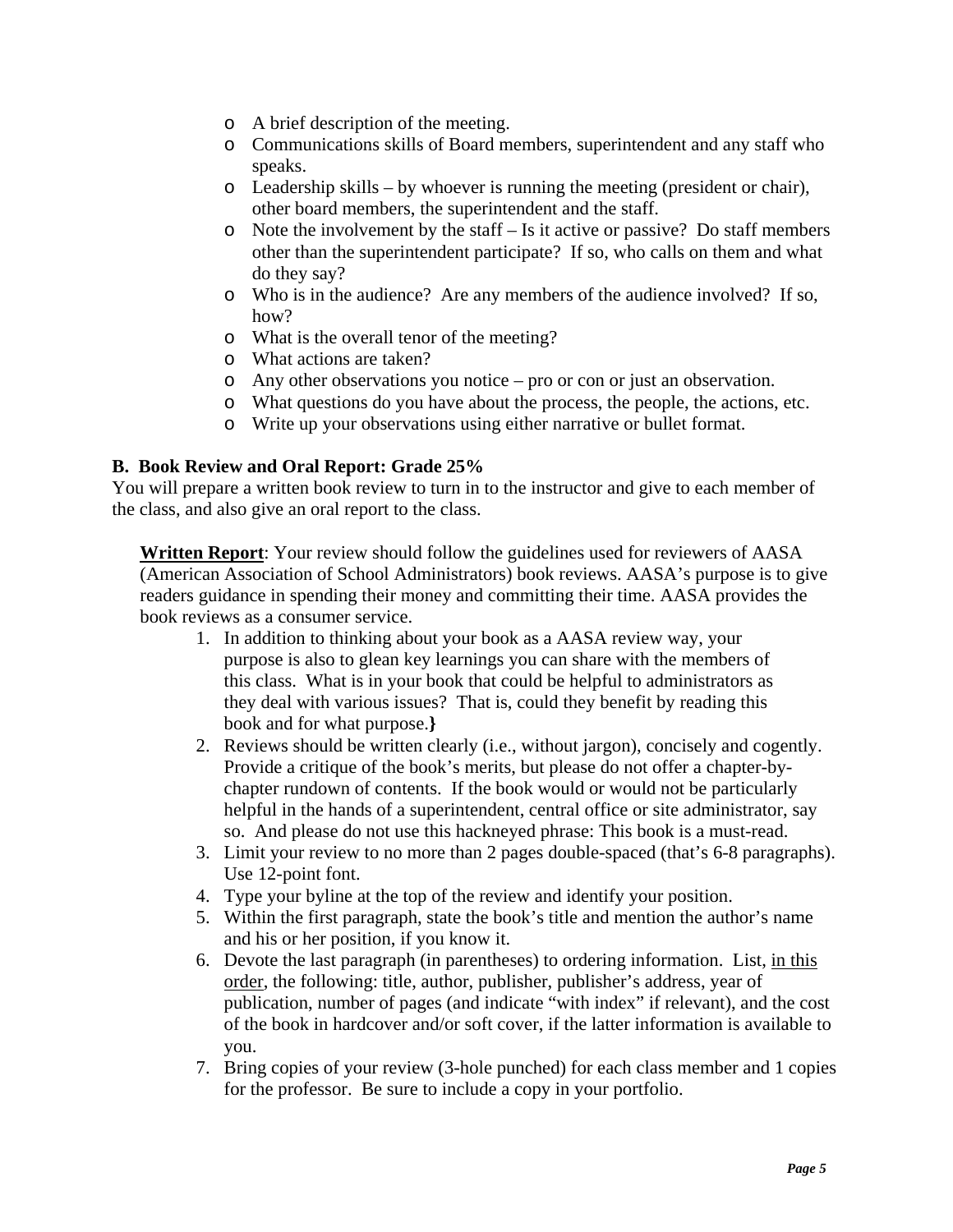8. The deadline for your review is the date of your oral presentation in class; you will sign up in class for this report. Note: Use the page of book reviews from AASA's The School Administrator for reference.

# **Oral Report**

- 1. You will have a minimum of 5 and maximum of 7 minutes to give your oral report on your book.
- 2. Do not read your report, rather give the class a brief overall picture of the book and some of the most important ideas you learned from the book.
- 3. Refer to  $#1$  and  $#2$  under the written report guidelines concerning the content.
- 4. Be sure to include your recommendation of whom the book is (or is not) useful and why.
- 5. You will provide a copy of your written review for each class member and one for the instructor.

## **C. Readings: Grade 25%**

Each student will write **a one page summary** of an article for class sessions # 4, 5, 6, and 9. The articles can be from professional journals, newspapers, or magazines. The instructor will provide students with examples of the format.

## **D. Class discussions and Case Studies: Grade 25%**

The class discussions, and reading and analyses of case studies will be on-going throughout the course. Students are expected to read, analyze and respond to the assigned cases and readings.

## **E. Context Map Final Exercise: Grade 10%**

The instructor will explain this assignment further.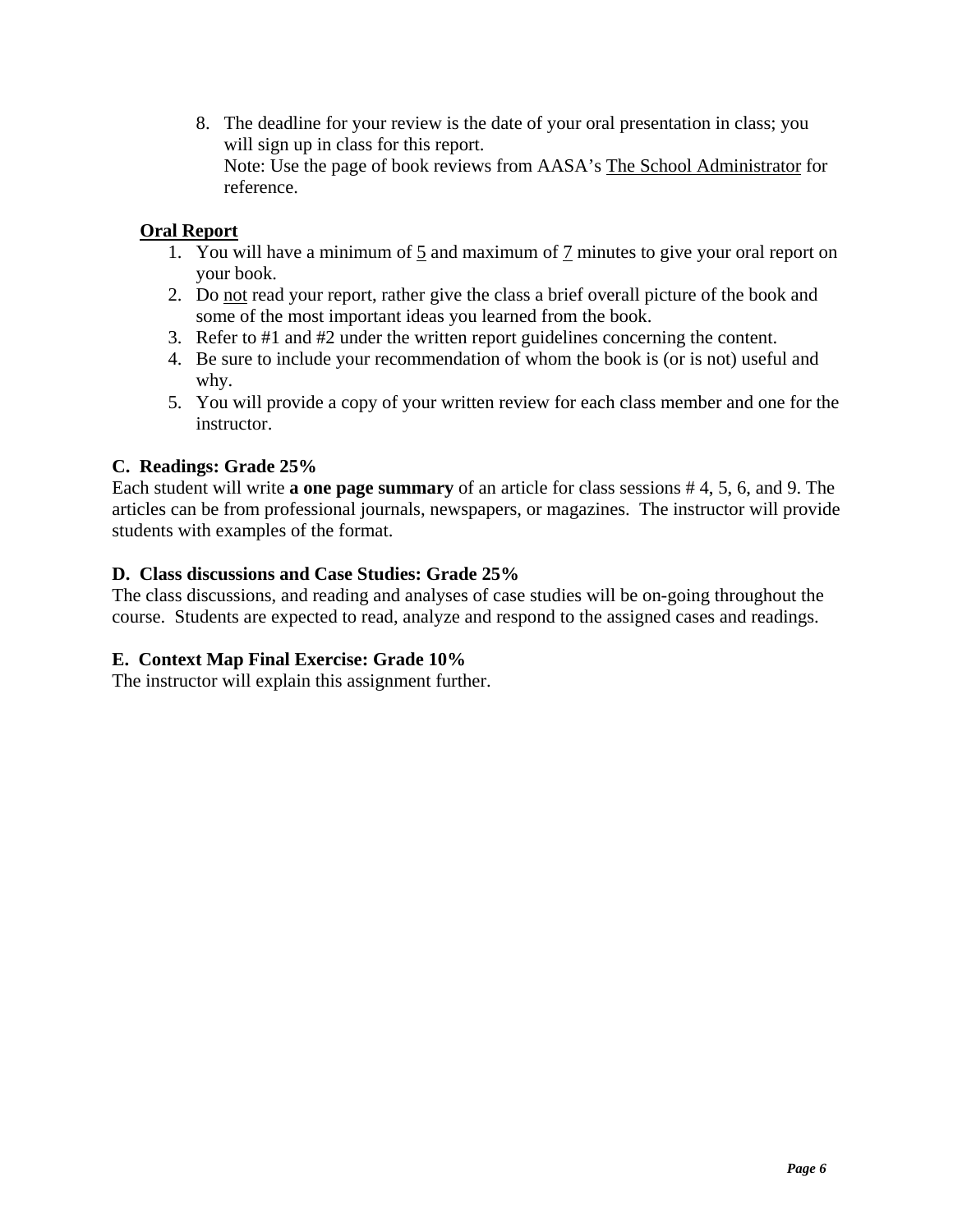# **EDAD 610 – Fall 2009**

| <b>Session</b> | Date         | <b>TENTATIVE Activities and assignments</b>                                                                                                                                                                                                           |  |
|----------------|--------------|-------------------------------------------------------------------------------------------------------------------------------------------------------------------------------------------------------------------------------------------------------|--|
| Session 1      | September 1  | Dr. Lindsey: Introduction to 610 and 624A<br>Introductions and "Why I want to be an Administrator"<br>Overview of program, courses, and Field Experiences<br>Context Map: Seeing the 'big picture''<br>Dr. Carol Van Vooren: introduction to EDAD 612 |  |
| Session 2      | September 8  | Role of Public Education in a Pluralistic Society,<br>Understanding the Organizations of School Districts<br>Introduction of Case Study Method,<br>Select Book for Reports,<br>Read and discuss Bagin, Chapter 1 and Chapter 5.                       |  |
| Session 3      | September 15 | Library session<br>Context Map due<br><b>Understanding Communication Processes:</b><br><b>Internal Publics</b><br>Read and discuss Bagin: Chapter 6 and Chapter 7.<br>Case Study                                                                      |  |
| Session 4      | September 22 | Readings due.<br><b>Understanding External Publics</b><br>Read and discuss Bagin, Chapter 8<br>Case Study<br><b>Book Reports</b>                                                                                                                      |  |
| Session 5      | September 29 | Readings due.<br>Understanding the Communication and Media Processes: Crisis,<br>Collective Bargaining, Accountability, Services, and Events<br>Read and discuss Bagin, Chapters 9 and 10<br>Case Study<br><b>Book Reports</b>                        |  |
| Session 6      | October 6    | Readings due.<br>Leading in a Diverse Society,<br>Read and discuss Chapters 2, 3, and 4<br>Case Study,<br><b>Book Reports</b>                                                                                                                         |  |
| Session 7      | October 13   | Guest speaker: Dr. Weinberg 4:30-6:30 pm<br>Dismiss for Board meeting attendance                                                                                                                                                                      |  |
| Session 8      | October 20   | No class on campus—Check WebCT for assignment                                                                                                                                                                                                         |  |
| Session 9      | October 27   | Final session:<br>Readings due.<br>Board Meeting Report Due.<br><b>Book Reports</b><br>Final exercise: application of learning to be described this<br>evening.                                                                                       |  |

# **Class Schedule and Assignment due dates**